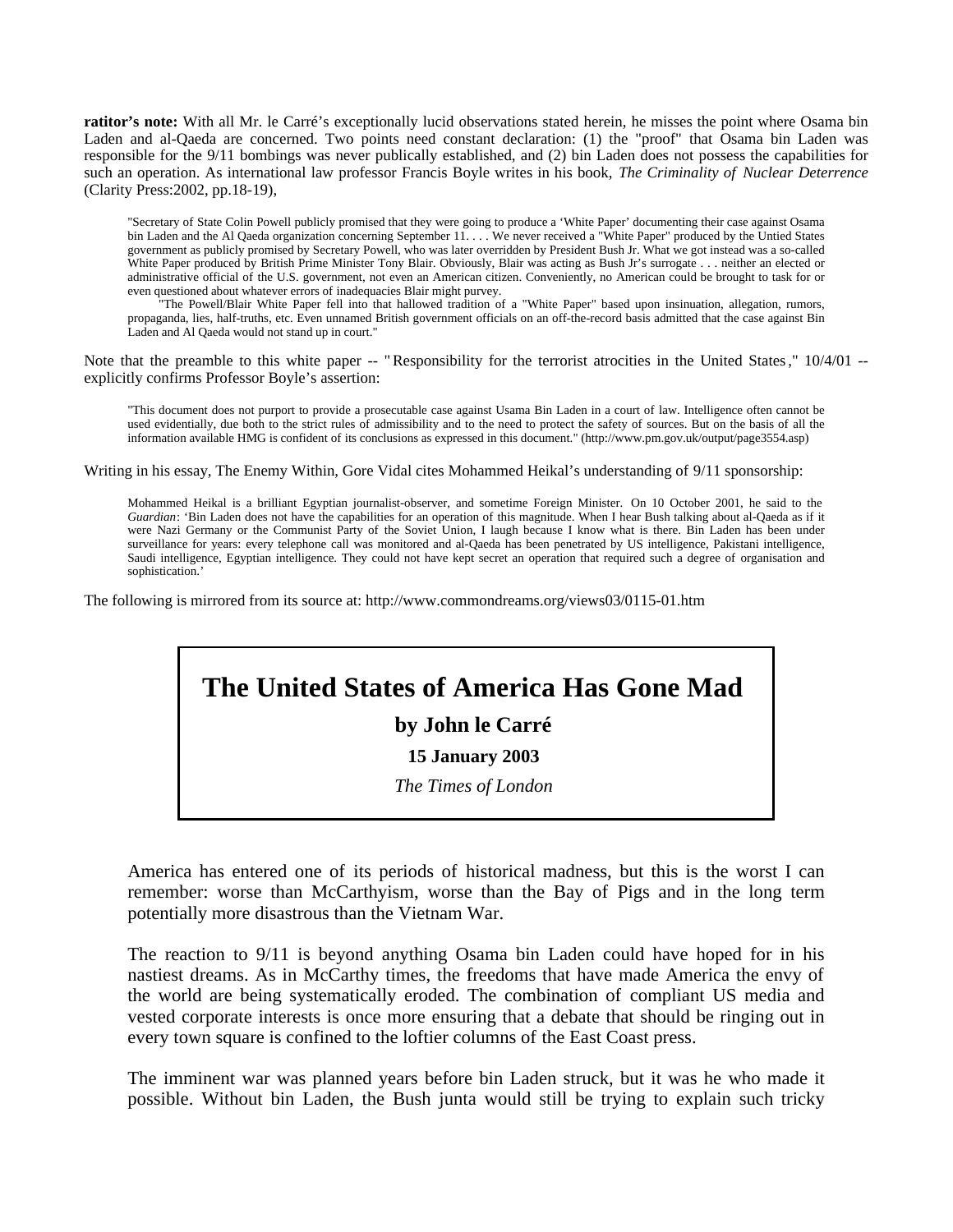matters as how it came to be elected in the first place; Enron; its shameless favouring of the already-too-rich; its reckless disregard for the world's poor, the ecology and a raft of unilaterally abrogated international treaties. They might also have to be telling us why they support Israel in its continuing disregard for UN resolutions.

But bin Laden conveniently swept all that under the carpet. The Bushies are riding high. Now 88 per cent of Americans want the war, we are told. The US defence budget has been raised by another \$60 billion to around \$360 billion. A splendid new generation of nuclear weapons is in the pipeline, so we can all breathe easy. Quite what war 88 per cent of Americans think they are supporting is a lot less clear. A war for how long, please? At what cost in American lives? At what cost to the American taxpayer's pocket? At what cost - because most of those 88 per cent are thoroughly decent and humane people -- in Iraqi lives?

How Bush and his junta succeeded in deflecting America's anger from bin Laden to Saddam Hussein is one of the great public relations conjuring tricks of history. But they swung it. A recent poll tells us that one in two Americans now believe Saddam was responsible for the attack on the World Trade Centre. But the American public is not merely being misled. It is being browbeaten and kept in a state of ignorance and fear. The carefully orchestrated neurosis should carry Bush and his fellow conspirators nicely into the next election.

Those who are not with Mr Bush are against him. Worse, they are with *the enemy.* Which is odd, because I'm dead against Bush, but I would love to see Saddam's downfall -- just not on Bush's terms and not by his methods. And not under the banner of such outrageous hypocrisy.

The religious cant that will send American troops into battle is perhaps the most sickening aspect of this surreal war-to-be. Bush has an arm-lock on God. And God has very particular political opinions. God appointed America to save the world in any way that suits America. God appointed Israel to be the nexus of America's Middle Eastern policy, and anyone who wants to mess with that idea is a) anti-Semitic, b) anti-American, c) with the enemy, and d) a terrorist.

God also has pretty scary connections. In America, where all men are equal in His sight, if not in one another's, the Bush family numbers one President, one ex-President, one ex-head of the CIA, the Governor of Florida and the ex-Governor of Texas.

Care for a few pointers? George W. Bush, 1978-84: senior executive, Arbusto Energy/Bush Exploration, an oil company; 1986-90: senior executive of the Harken oil company. Dick Cheney, 1995-2000: chief executive of the Halliburton oil company. Condoleezza Rice, 1991-2000: senior executive with the Chevron oil company, which named an oil tanker after her. And so on. But none of these trifling associations affects the integrity of God's work.

In 1993, while ex-President George Bush was visiting the ever-democratic Kingdom of Kuwait to receive thanks for liberating them, somebody tried to kill him. The CIA believes that "somebody" was Saddam. Hence Bush Jr's cry: "That man tried to kill my Daddy." But it's still not personal, this war. It's still necessary. It's still God's work. It's still about bringing freedom and democracy to oppressed Iraqi people.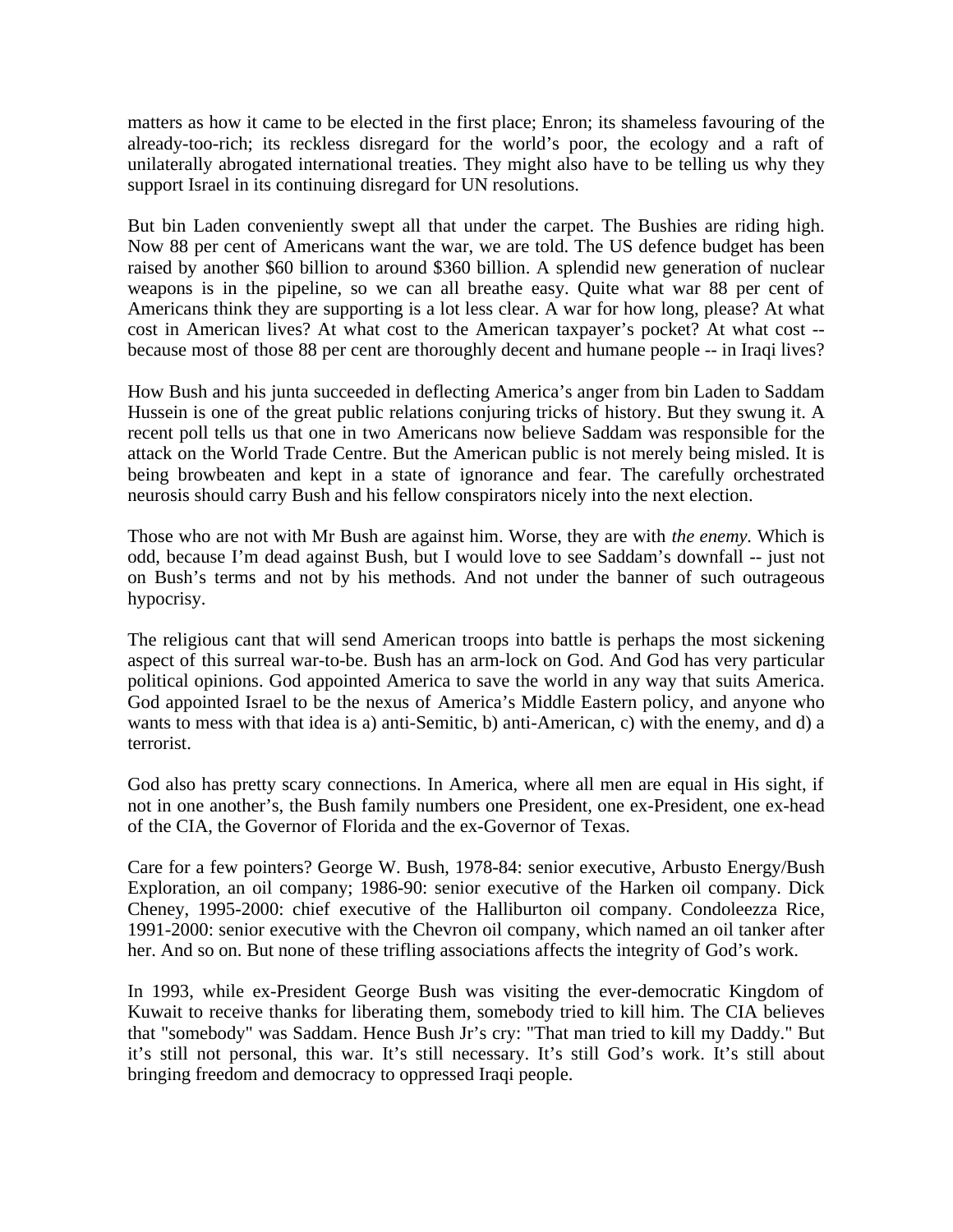To be a member of the team you must also believe in Absolute Good and Absolute Evil, and Bush, with a lot of help from his friends, family and God, is there to tell us which is which. What Bush won't tell us is the truth about why we're going to war. What is at stake is not an Axis of Evil -- but oil, money and people's lives. Saddam's misfortune is to sit on the second biggest oilfield in the world. Bush wants it, and who helps him get it will receive a piece of the cake. And who doesn't, won't.

If Saddam didn't have the oil, he could torture his citizens to his heart's content. Other leaders do it every day -- think Saudi Arabia, think Pakistan, think Turkey, think Syria, think Egypt. Baghdad represents no clear and present danger to its neighbours, and none to the US or Britain. Saddam's weapons of mass destruction, if he's still got them, will be peanuts by comparison with the stuff Israel or America could hurl at him at five minutes' notice. What is at stake is not an imminent military or terrorist threat, but the economic imperative of US growth. What is at stake is America's need to demonstrate its military power to all of us -- to Europe and Russia and China, and poor mad little North Korea, as well as the Middle East; to show who rules America at home, and who is to be ruled by America abroad.

The most charitable interpretation of Tony Blair's part in all this is that he believed that, by riding the tiger, he could steer it. He can't. Instead, he gave it a phoney legitimacy, and a smooth voice. Now I fear, the same tiger has him penned into a corner, and he can't get out. It is utterly laughable that, at a time when Blair has talked himself against the ropes, neither of Britain's opposition leaders can lay a glove on him. But that's Britain's tragedy, as it is America's: as our Governments spin, lie and lose their credibility, the electorate simply shrugs and looks the other way. Blair's best chance of personal survival must be that, at the eleventh hour, world protest and an improbably emboldened UN will force Bush to put his gun back in his holster unfired. But what happens when the world's greatest cowboy rides back into town without a tyrant's head to wave at the boys?

Blair's worst chance is that, with or without the UN, he will drag us into a war that, if the will to negotiate energetically had ever been there, could have been avoided; a war that has been no more democratically debated in Britain than it has in America or at the UN. By doing so, Blair will have set back our relations with Europe and the Middle East for decades to come. He will have helped to provoke unforeseeable retaliation, great domestic unrest, and regional chaos in the Middle East. Welcome to the party of the ethical foreign policy.

There is a middle way, but it's a tough one: Bush dives in without UN approval and Blair stays on the bank. Goodbye to the special relationship.

I cringe when I hear my Prime Minister lend his head prefect's sophistries to this colonialist adventure. His very real anxieties about terror are shared by all sane men. What he can't explain is how he reconciles a global assault on al-Qaeda with a territorial assault on Iraq. We are in this war, if it takes place, to secure the fig leaf of our special relationship, to grab our share of the oil pot, and because, after all the public hand-holding in Washington and Camp David, Blair has to show up at the altar.

"But will we win, Daddy?"

"Of course, child. It will all be over while you're still in bed."